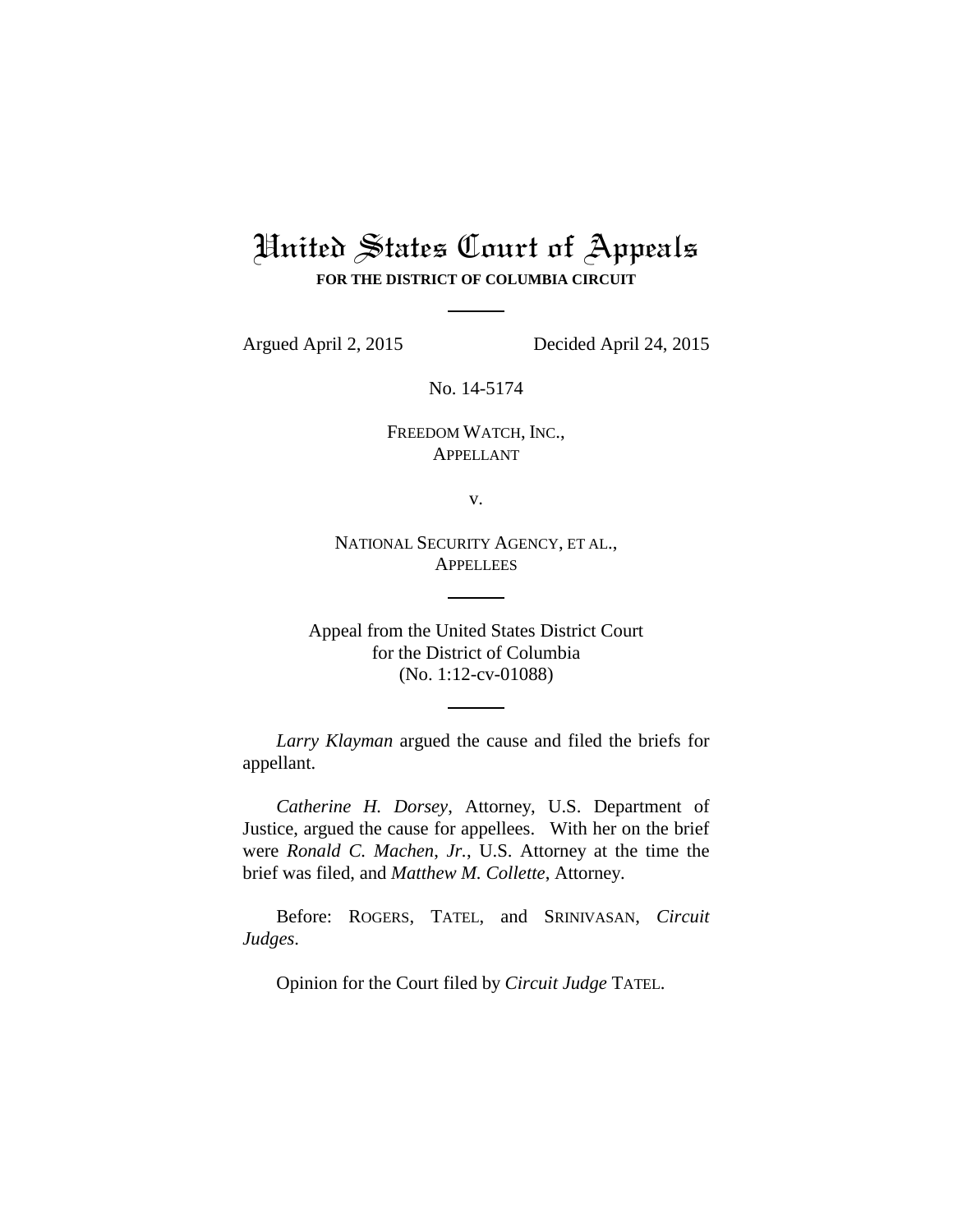TATEL, *Circuit Judge*: On June 1, 2012, the *New York Times* published an article by investigative reporter David E. Sanger describing a classified government initiative to "undermine the Iranian nuclear program" through "increasingly sophisticated attacks on the computer systems that run Iran's main nuclear enrichment facilities." David E. Sanger, *Obama Order Sped Up Wave of Cyberattacks Against Iran*, N.Y. TIMES, June 1, 2012, at A1. Later that day, appellant Freedom Watch, a self-styled "public interest group acting on behalf of the public at large," Appellant's Br. 2, filed a request under the Freedom of Information Act (FOIA), 5 U.S.C. § 552, seeking records relating to the Sanger article from four federal agencies—the Central Intelligence Agency (CIA), the National Security Agency (NSA), the Department of Defense (DoD), and the State Department. Specifically, Freedom Watch sought documents concerning each of the following topics (only the second is at issue here):

- 1) Any and all information that refers or relates to the New York Times article . . . and which information was provided and leaked to Mr. Sanger and the New York Times;
- 2) Any and all information that refers or relates in any way to information released to David E. Sanger and/or made available to him;
- 3) The names of the persons, employers and job titles, and addresses of those who leaked the above information to David E. Sanger;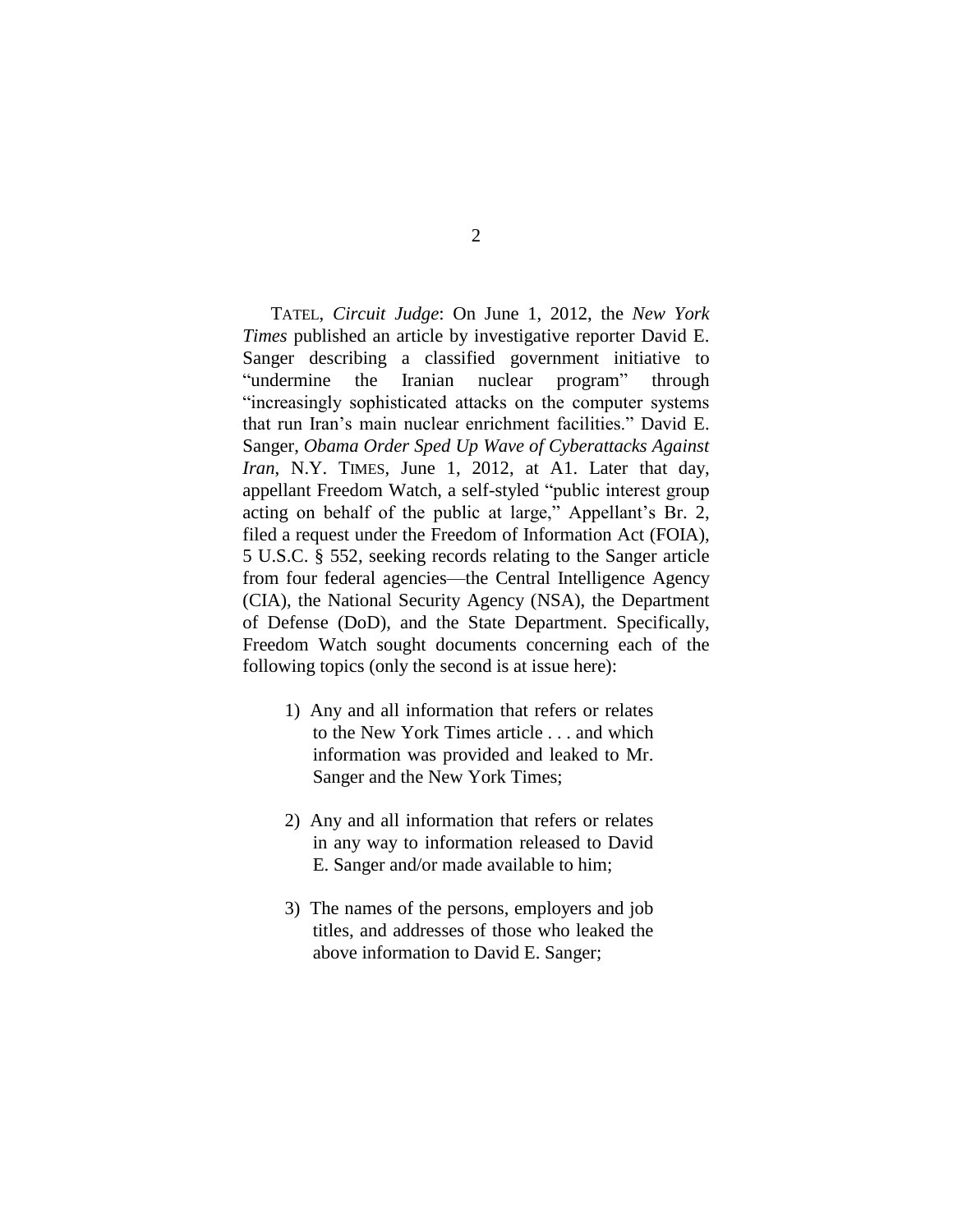- 4) Communications with The White House and/or Office of the President and/or Vice President that refer or relate in any way to the leaked information and/or the reasons for leaking the information;
- 5) Any and all information that refer[s] or relate[s] to the decision to leak the above previously classified information; [and]
- 6) Any and all information that refers or relates to government agencies deciding to investigate who leaked the above previously classified information.

Compl. 2–3 (internal quotation marks omitted).

Three of the agencies—CIA, NSA, and DoD—denied the request on national security grounds. Issuing what is known as a *Glomar* response, each agency stated that it could "neither confirm nor deny the existence or non-existence" of responsive records. *See* Defs.' Mot. for J. on the Pleadings & Mot. for Partial Summ. J. 2–4 & Exs. A, B, D (citing 5 U.S.C. § 552(b)(1)). CIA and NSA also advised Freedom Watch of its right to administratively appeal, and the State Department informed the organization that it was processing the request. *See id.* at Ex. C; *see also* 5 U.S.C. § 552(a)(6)(A)(i).

After FOIA's twenty-day deadline expired, 5 U.S.C. § 552(a)(6)(A), Freedom Watch filed suit in the U.S. District Court for the District of Columbia seeking to compel the four agencies to search for and produce responsive documents. Contending that Freedom Watch had failed to exhaust its administrative remedies, two of the agencies—CIA and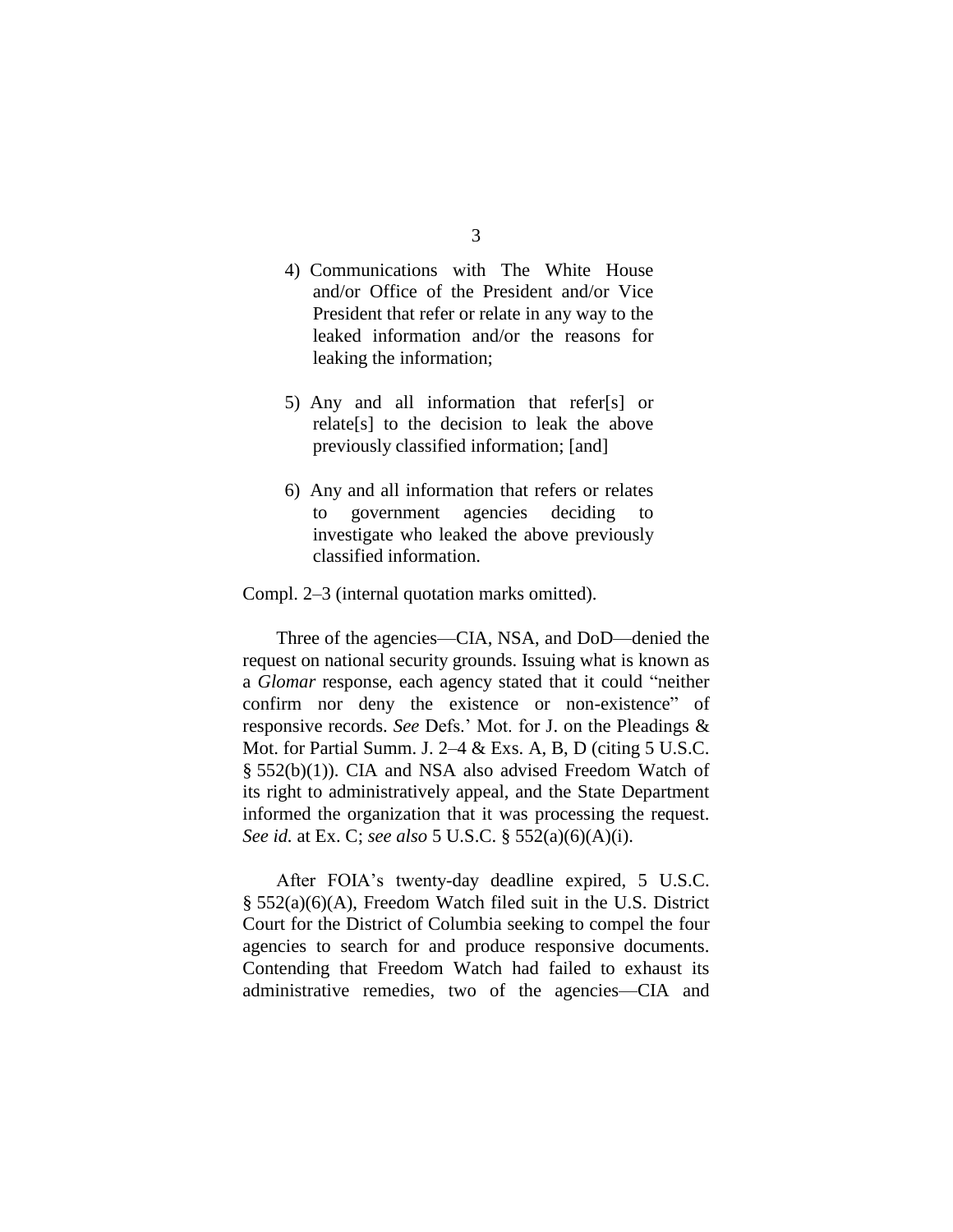NSA—moved for judgment on the pleadings, and DoD, relying on FOIA's national security exemption, 5 U.S.C. § 552(b)(1), moved for summary judgment. The district court granted each motion, resolving all claims in those agencies' favor. The State Department also moved for judgment on the pleadings, and the district court, finding requests 1 and 3–6 unduly speculative, granted the motion as to all but the second, i.e., information released to David Sanger. *See* Defs.' Mot. for J. on the Pleadings & Mot. for Partial Summ. J. 8–18; *Freedom Watch, Inc. v. NSA*, No. 1:12-cv-01088, 2014 WL 2768849, at \*1 (D.D.C. June 12, 2014) (citing District Court Order, Docket No. 8 (Dec. 13, 2012)).

Undertaking both electronic searches of record systems and manual searches of physical documents, the State Department discovered and produced three responsive records. But after moving for summary judgment on the ground that it had thus satisfied its FOIA obligations, the Department found additional responsive records and decided to search other locations. To accomplish this, it sought and received a 60-day extension to conduct a supplemental search and to respond to Freedom Watch's opposition brief, during which time it uncovered 76 more responsive documents. In the end, the State Department produced a total of 79 documents responsive to Freedom Watch's FOIA request, releasing 58 in full and 20 in part, and withholding one in its entirety. *See Freedom Watch*, 2014 WL 2768849, at \*1–2 (outlining search efforts and sequence of events). Responding to Freedom Watch's opposition brief, the Department described its additional search efforts and stated that it "would not oppose the filing of a surreply [by Freedom Watch] to address the documents produced as a result of th[e] supplemental search." State Dep't Reply in Supp. of Mot. for Summ. J. 2 n.1. Freedom Watch never filed a surreply, though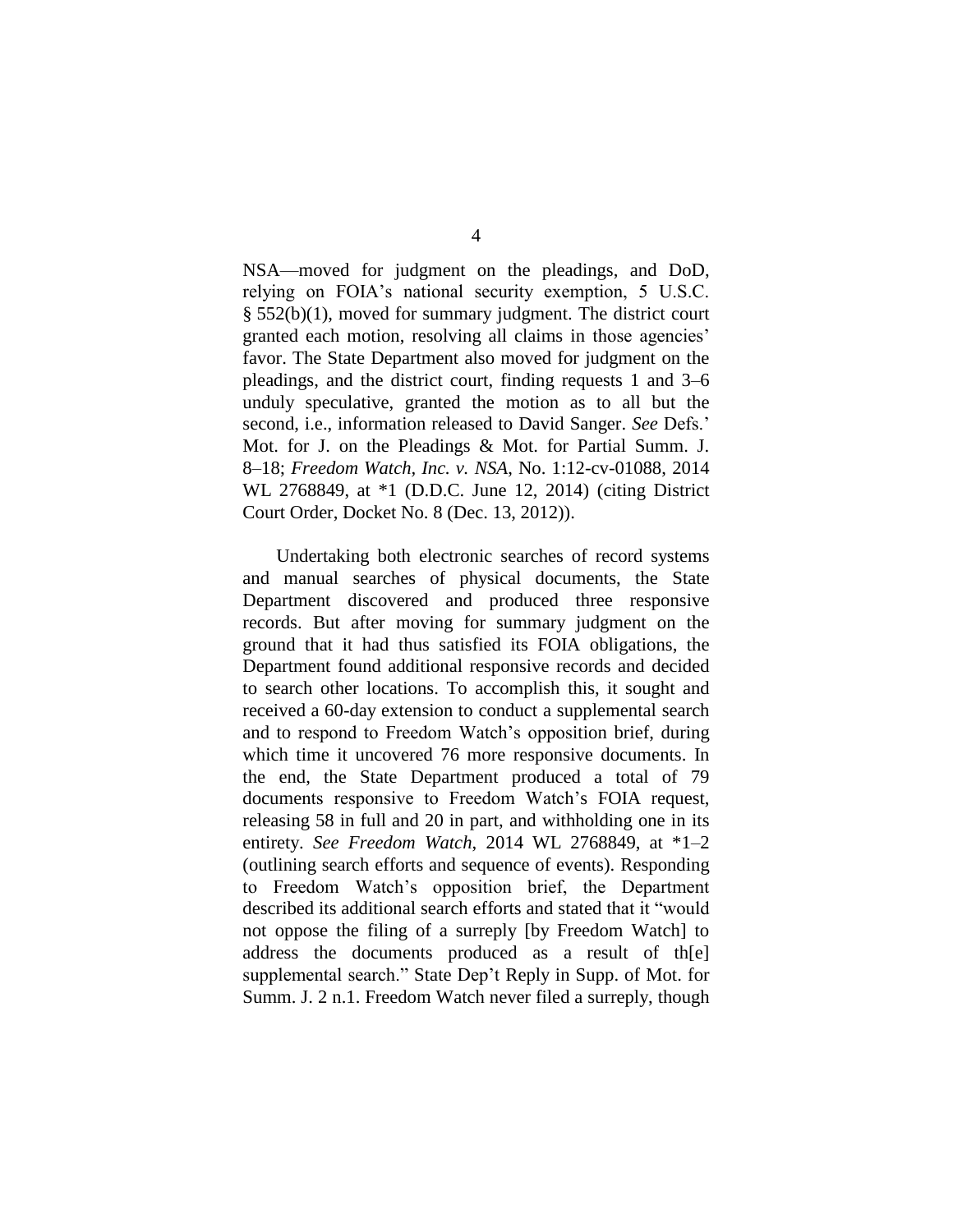it did move to depose a State Department records custodian, arguing that the initial search was part of a pattern of "delay, obfuscation, and outright obstruction of justice." Mot. for Discovery 1. The district court, finding no evidence of bad faith by the State Department, denied the motion. *See Freedom Watch*, 2014 WL 2768849, at \*2 (citing District Court Minute Order (June 18, 2013)). The court also granted the State Department's motion for summary judgment, noting that "Freedom Watch does not object to the adequacy of the [Department's] supplemental searches" and concluding that the State Department had "met its burden by conducting searches that were reasonably calculated to find responsive records." *Id.* at \*3–4.

In this appeal, Freedom Watch challenges the *Glomar* responses of NSA, CIA, and DoD, as well as the adequacy of the State Department's search. As to that search, Freedom Watch argues that the district court erred in granting the State Department summary judgment because (1) the search impermissibly entailed electronic key-word searches, (2) the Department improperly withheld a one-page press-briefing memo pursuant to FOIA's deliberative-process privilege, 5 U.S.C. § 552(b)(5), and (3) Freedom Watch was entitled to additional discovery—in particular, an opportunity to depose a State Department records custodian—before summary judgment.

After briefing was complete in this court but prior to oral argument, Freedom Watch moved to supplement the record with news articles relating to the revelation that former Secretary of State Hillary Clinton, while leading the State Department, had maintained a private email account run on a private server. *See* Appellant's Mot. to Supplement R.; *see also, e.g.*, Danny Yadron & Rebecca Ballhaus, *Hillary*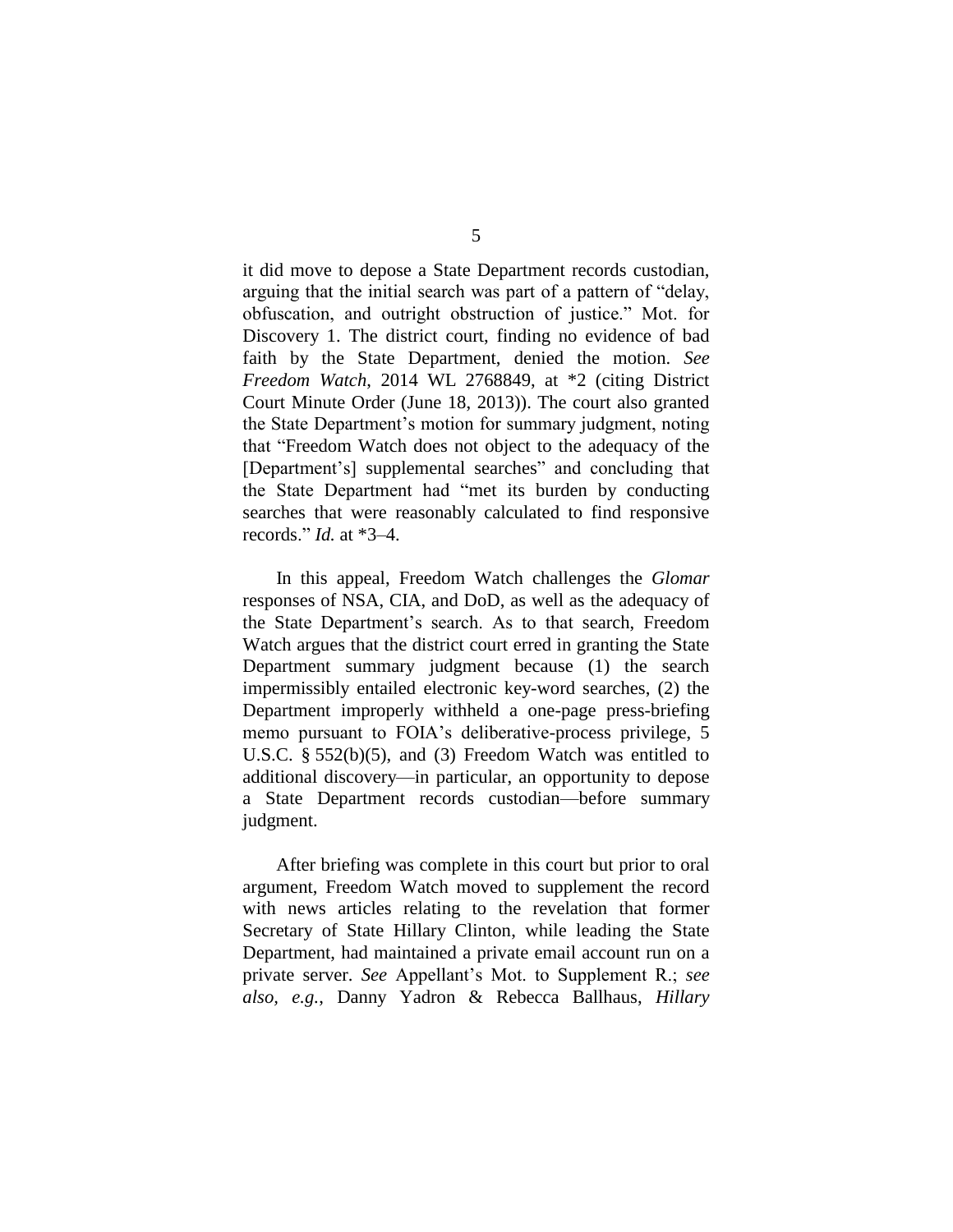*Clinton's Custom Email Based on Server Near Her Home*, WALL ST. J., Mar. 5, 2015. Alleging that the State Department had failed to produce all records responsive to its FOIA request due to the former Secretary's use of the private server, Freedom Watch sought to "expand [the] search for documents on remand." Appellant's Mot. to Supplement R. 1–2. In response, the government suggested that we remand the case to the district court to "permit the State Department to process and search the emails recently provided by former Secretary Clinton to the agency." Gov't Resp. to Mot. to Supplement R. 2. The government explained that the State Department plans to review those emails for possible public release and to make them "available to the public by posting them on a State Department website." *Id.* This plan, the government asserted, would not only render unnecessary Freedom Watch's request to supplement the record, but also "make the maximum number of records available to plaintiff . . . in the shortest amount of time, and [] be considerably more efficient than reviewing the documents piecemeal in response to subject-specific FOIA requests." *Id.* The government also explained that the Department's search for responsive records had been more extensive than described to the district court, even "including some records of the Office of the Secretary." *Id.* at 3. As a result, "partial remand is appropriate to provide the State Department an opportunity to supplement the record as to what searches were actually performed with regard to records maintained by the Executive Secretariat." *Id.* at 3–4.

Based on the government's representations, we shall deny Freedom Watch's motion to supplement the record and remand to the district court to manage record development and oversee the search of the former Secretary's emails for records responsive to Freedom Watch's FOIA request. In doing so, we remind the State Department that, although it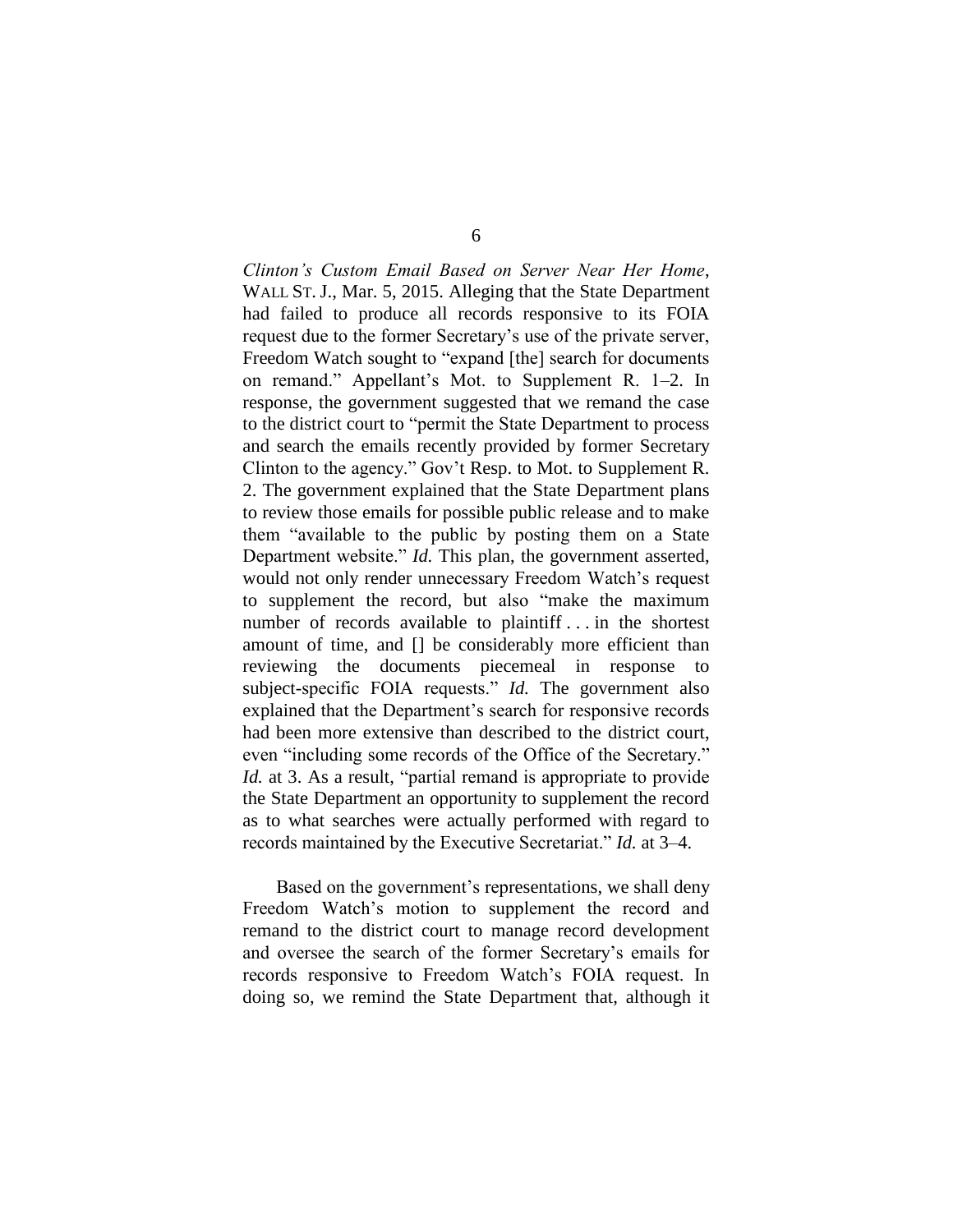may choose of its own accord to release the emails to the public at large, it has a statutory duty to search for and produce documents responsive to FOIA requests "in the shortest amount of time." *Id.* at 2; *see also* 5 U.S.C. § 552(a)(6)(A) (providing FOIA's stringent time limits). The district court should therefore determine the most efficient way to proceed *under FOIA*.

This leaves Freedom Watch's remaining arguments, which we can easily resolve. As to the *Glomar* responses of NSA and CIA, the district court properly granted the agencies judgment on the pleadings because Freedom Watch failed to internally appeal the agencies' denials and thus to exhaust its administrative remedies before seeking judicial review. *See Sinito v. DOJ*, 176 F.3d 512, 516 (D.C. Cir. 1999) ("FOIA requires each requestor to exhaust administrative remedies" before seeking judicial review). Summary judgment in favor of DoD was likewise proper because the agency supported its *Glomar* response with an uncontroverted declaration explaining "the justifications for nondisclosure with reasonably specific detail." *Wolf v. CIA*, 473 F.3d 370, 374 (D.C. Cir. 2007) (internal quotation marks and citation omitted). As the declaration explains, because Freedom Watch seeks documents concerning a leak of information about cyberattacks on Iran's nuclear facilities, "[a]cknowledging the existence or non-existence of records responsive to plaintiff's request could reveal whether the United States, and specifically DoD, conducts or has conducted cyber-attacks against Iran." Defs.' Mot. for J. on the Pleadings & Mot. for Partial Summ. J. Ex. D, at 4. In DoD's judgment, such a disclosure would "cause damage to national security by providing insight into DoD's military and intelligence capabilities and interests," *id.* at 5, and we accord that judgment "substantial weight," *Wolf*, 473 F.3d at 376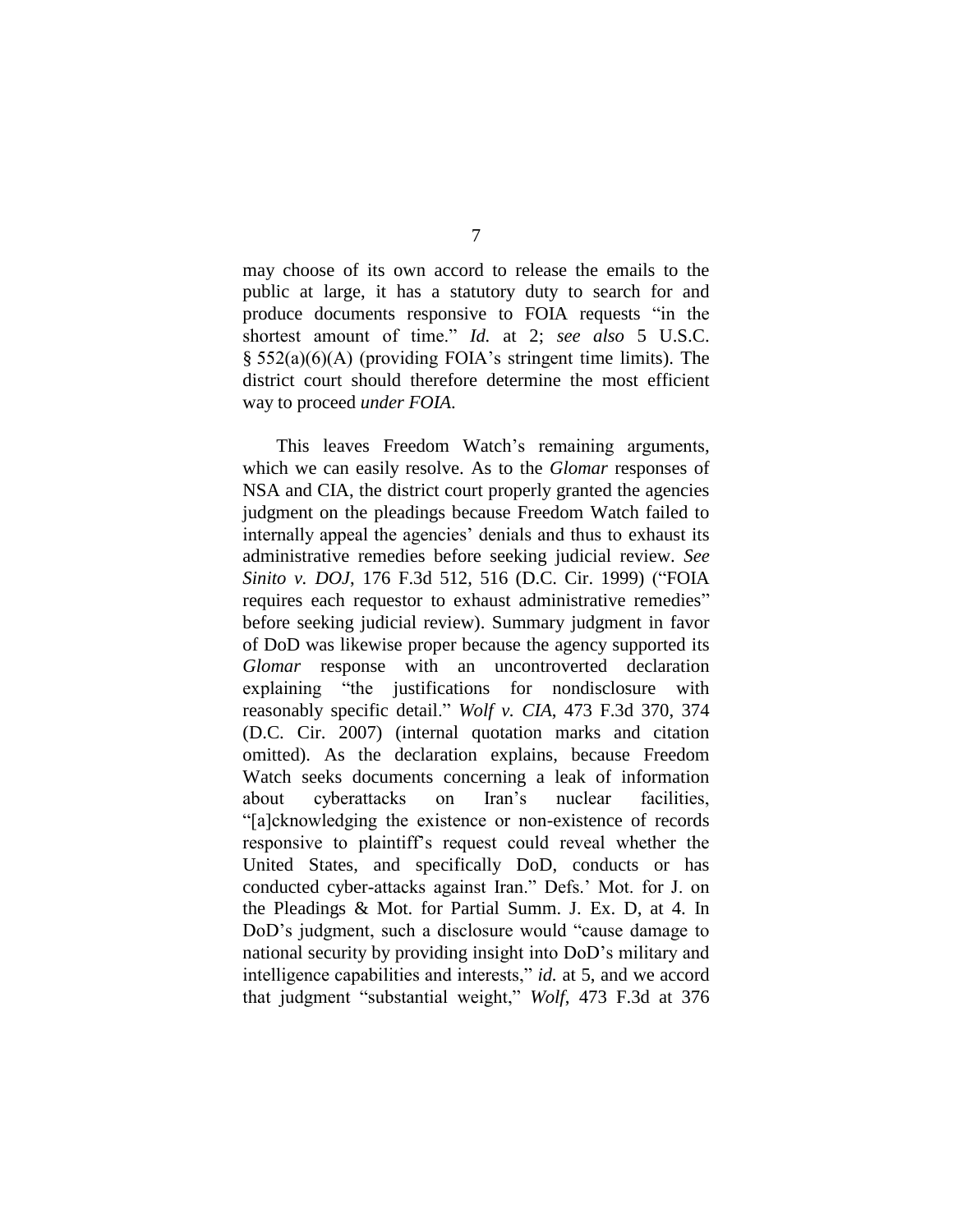(courts must accord "substantial weight" to "agency assertions of potential harm made in order to invoke the protection of FOIA['s national security exemption]").

All of Freedom Watch's objections to the district court's grant of summary judgment to the State Department fail as well. First, although the State Department provided declarations outlining its search methods, which included full-text electronic searches for relevant terms like "Sanger" and "David Sanger," *see* State Dep't Mot. for Summ. J., Attach. 1, at 6–7; State Dep't Reply in Supp. of Mot. for Summ. J., Attach. 1, at 4–7, Freedom Watch never objected in the district court to the Department's use of key-word searches. "It is well settled that issues and legal theories not asserted at the District Court level ordinarily will not be heard on appeal." *District of Columbia v. Air Florida, Inc.*, 750 F.2d 1077, 1084 (D.C. Cir. 1984). In any event, not only does FOIA expressly permit automated searches, *see* 5 U.S.C. § 552(a)(3)(D) (explaining that "'search' means to review, manually or by *automated means*") (emphasis added), but State Department employees also manually searched files for responsive documents, *see* State Dep't Mot. for Summ. J., Attach. 1, at 7; State Dep't Reply in Supp. of Mot. for Summ. J., Attach. 1, at 3–7. Freedom Watch likewise forfeited its challenge to the Department's withholding of the press-briefing memo. The Department invited Freedom Watch to file a surreply to "address the documents produced as a result of [the Department's] supplemental search," including the briefing memo, State Dep't Reply in Supp. of Mot. for Summ. J. 2 n.1, but Freedom Watch failed to do so. Finally, we see no abuse of discretion in the district court's denial of Freedom Watch's request for additional discovery. *See SafeCard Services, Inc. v. SEC*, 926 F.2d 1197, 1200 (D.C. Cir. 1991) ("This court will overturn the district court's